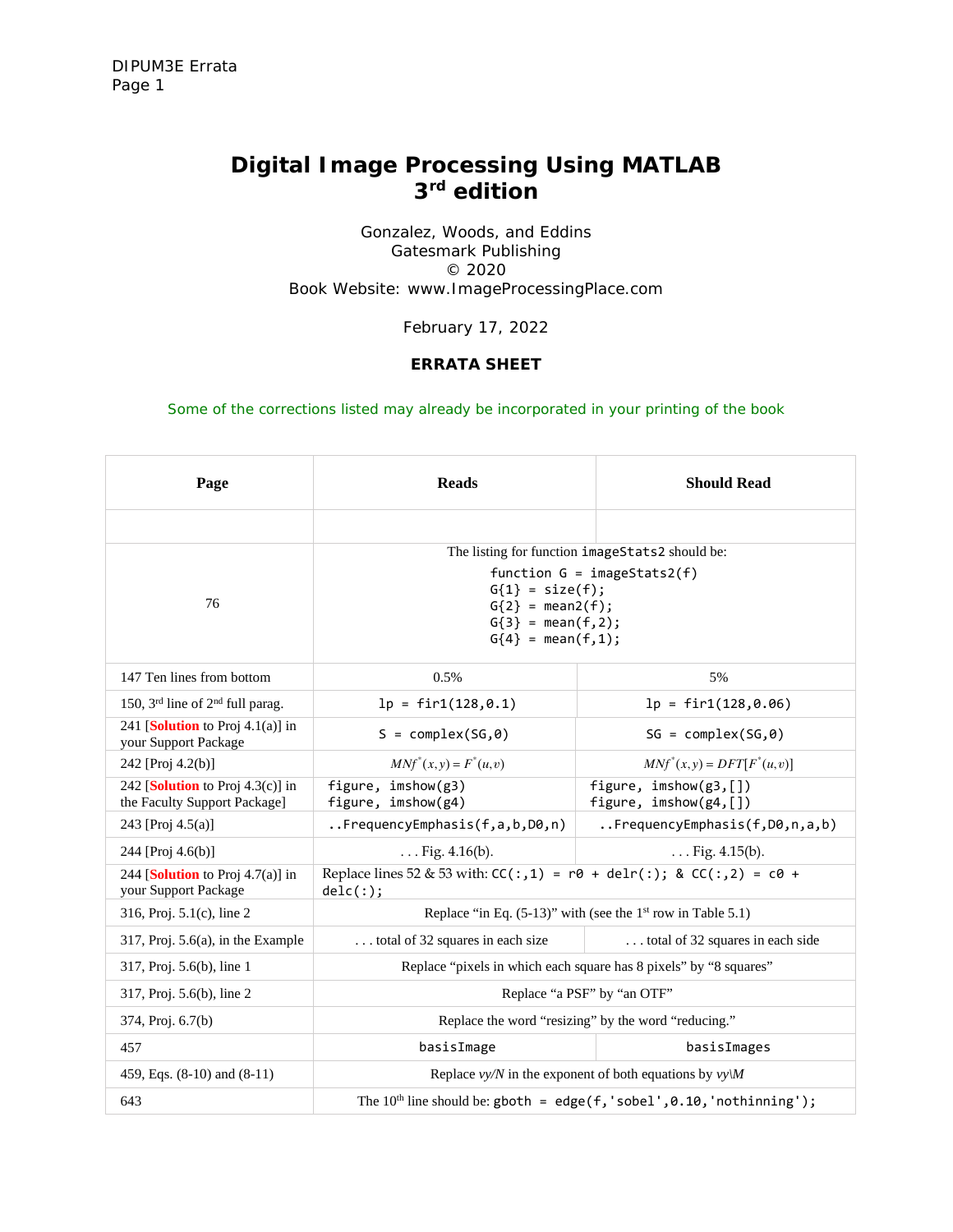Gonzalez/Woods/Eddins *Digital Image Processing Using MATLAB, 3rd ed.* Errata Sheet Page 2 of 4 17 February, 2022

| 797                          | Two instances of fchcode should be freemanChainCode. |                      |
|------------------------------|------------------------------------------------------|----------------------|
| 852, middle of page          | $gR{k} = P.X({:,k})$                                 | $gR{k} = PR.X({};k)$ |
| 857, Eq. (13-48), swap b & c | $\mathbf{H} = [a \ c; c \ b]$                        | $H = [a b; b c]$     |
| 857, Eq. (13-50)             | The square root should not enclose the denominator.  |                      |
| 980, Proj 14.3(b)            | Figs. $14.4(g)-(i)$                                  | Figs. $14.5(g)-(i)$  |
|                              |                                                      |                      |
|                              |                                                      |                      |
|                              |                                                      |                      |
|                              |                                                      |                      |
|                              |                                                      |                      |
|                              |                                                      |                      |
|                              |                                                      |                      |
|                              |                                                      |                      |
|                              |                                                      |                      |

## Revised function imrecon in Proj 5.10(a)

- function g = imrecon(f,theta)<br>%XMRECON Image reconstruction from projections.<br>%XMRECON Image reconstruction from projections of grayscale image F, then<br>% oconstructs the image using backprojections at the angles supplied<br>%
- 

degrees.

% % The output reconstructed image is square, of size equal to the long % dimention of the input mage. The output is scaled so the full % intensity range [0,1].

% % The objectives of this function are to illustrate conceptually the % basics of image reconstruction from projections, as explained in % Section 5.10.

#### % Preliminaries

% Generate a square image whose size will be the longest dimension of<br>% the original, as required in the function definition.<br>f = makeSquare(f);<br>M = sin2double(f);

- 
- 

% Pad f with a border of zeros, large enough to accomodate the largest<br>% possible rotated image. In general, for an image of size M x N, the<br>% vertical top and bottom padding are ceil((D-M)/2). For the horizontal,<br>% the pa

% square. D = ceil(sqrt(M^2 + M^2));

% Make D an even integer so that padding strips will be of the same size<br>% on top, bottom, left, and right.<br>if isodd(D)<br>D = D + 1;<br>end<br>end

% Padding value: pad = ceil((D - M)/2);

% Pad the image f = padarray(f,[pad,pad],0,'both');

% Beam(s) is(are) normal to angle(s) provided. theta = theta + 90;

g = zeros(size(f));

smearLength = size(g,2);

#### % Projections and backprojections.

NL = numel(theta);

% A wait bar is included because this is a slow-running function for<br>% large images and/or a large number of angle increments.<br>bar = waitbar(0,'Working...');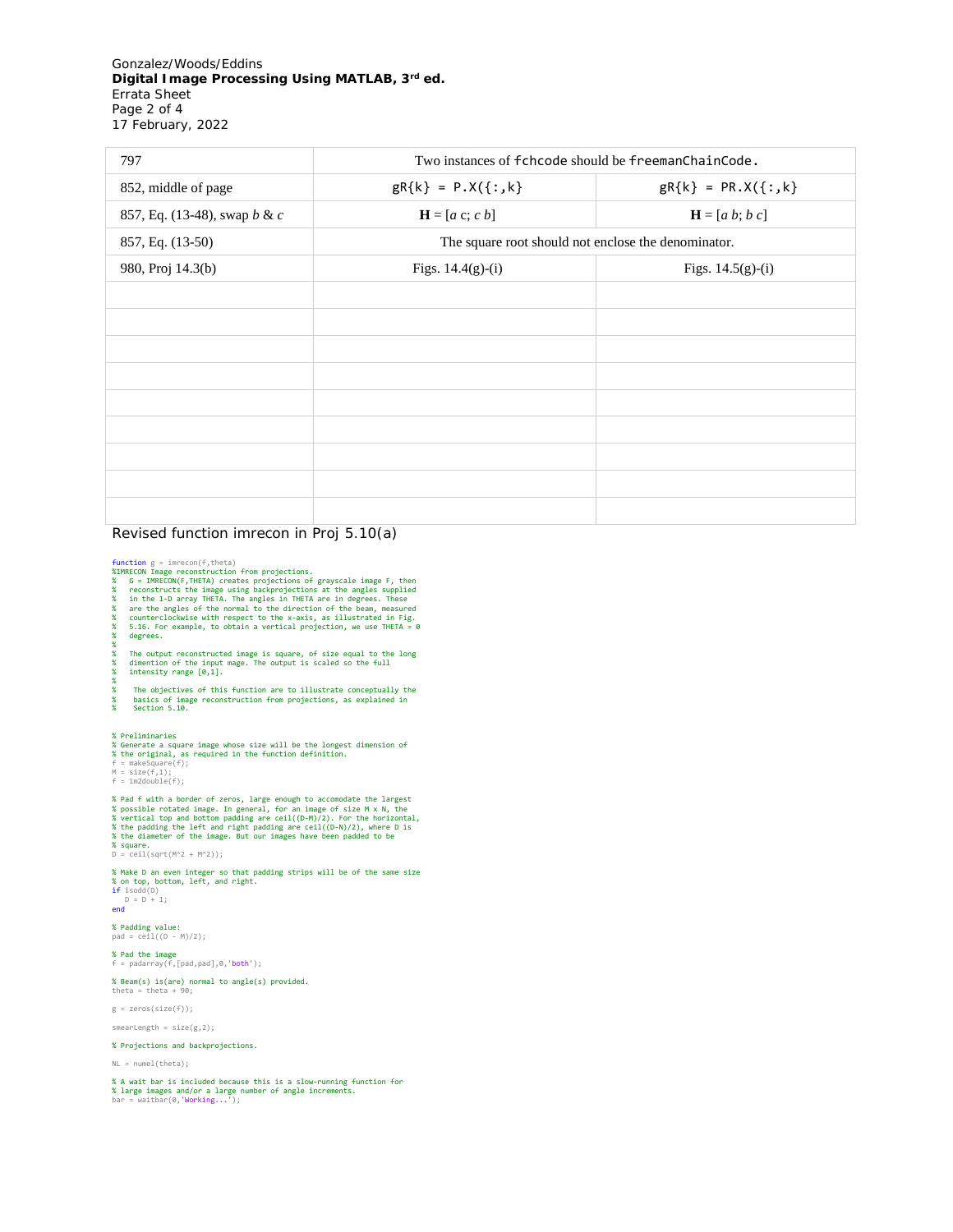Gonzalez/Woods/Eddins *Digital Image Processing Using MATLAB, 3rd ed.* Errata Sheet Page 3 of 4 17 February, 2022

for I = 1:NL<br>% for simplicity, rotate image instead of the sensors, thus the use<br>% of -theta below. This is equivalent to leaving the image stationary<br>% and rotating the sensors.<br>rot = imrotate(f,-theta(I),'bilinear','cro % Sum rows to obtain projection.  $p = sum(root, 2);$  % "Smear" the projections across image. smeared = repmat(p,1,smearLength); % Rotate g to insert projection. g = imrotate(g,-theta(I),'bilinear','crop'); % Insert projection.  $g = g + s$  meared: % Rotate back. g = imrotate(g,theta(I),'bilinear','crop'); waitbar(I/NL) end close(bar) % Crop back to original size. g = g(pad+1:pad+M, pad+1:pad+M); % Scale output to the full [0,1] range.  $g =$  intensityScaling(g); %----------------------------------------------------------------------% function g = makeSquare(f)  $[M,N] = size(f)$ ; D = abs(M - N); if isodd(D) D = D + 1; end if M > N padVector = [0,D/2];<br>
elseif M < N<br>
padVector = [D/2,0];<br>
else<br>
padVector = [0,0];<br>
end % Pad the image.  $f = \frac{1}{100} \int_{0}^{1} f(x) \cdot \frac{1}{100} \cdot \frac{1}{100} \cdot \frac{1}{100} \cdot \frac{1}{100} \cdot \frac{1}{100} \cdot \frac{1}{100} \cdot \frac{1}{100} \cdot \frac{1}{100} \cdot \frac{1}{100} \cdot \frac{1}{100} \cdot \frac{1}{100} \cdot \frac{1}{100} \cdot \frac{1}{100} \cdot \frac{1}{100} \cdot \frac{1}{100} \cdot \frac{1}{100} \cdot \frac{1}{100} \cdot \frac{1}{100}$ % Dimensions could be off by 1 pixel. Make sure image is square.  $[M,N] = size(f);$ <br>if  $M \sim = N$  &&  $M < N$ moreRows = N - M;<br>
% Make the image square by replicating rows.<br>
g = padarray(f,[moreRows,0],'replicate','post');<br>
elseif M ~= N && M > N<br>
moreColumns = M - N;  $g =$  padarray(f,[0,moreColumns],'replicate','post');<br>else else g = f; end %----------------------------------------------------------------------%

## Revised function imHueRange in Project 7.9(a)

Function [im,imhuerange] = imHueRangeNEW(image,angrange,type)<br>KXMHUERANGE Extracts angular range from HSV,HSI,HSI images.<br>XXMHUERANGE] = IMHUERANGE[IMAGE,ANGRANGE,TYPE) extracts from the<br>XXM H component of an HSV,HSI,por H if nargin ~= 3 error ('Incorrect number of inputs') elseif ~(isequal(type,'HSV') || isequal(type,'HSI') || isequal(type,'HSL')) error('Unknown image type') end % Scale the image so that its values will be in the range [0,359] which % is the range of allowed values of angrange. image = im2double(image)\*359; if isscalar(angrange) low = angrange; high = angrange; else<br>
low = angrange(1);<br>
high = angrange(2);<br>
end % Hue component image. H = image(:,:,1); % Every pixel of H is an angle value. Set to zero all pixels of H whose % values are outside the range [low,high]. imhuerange = zeros(size(H));